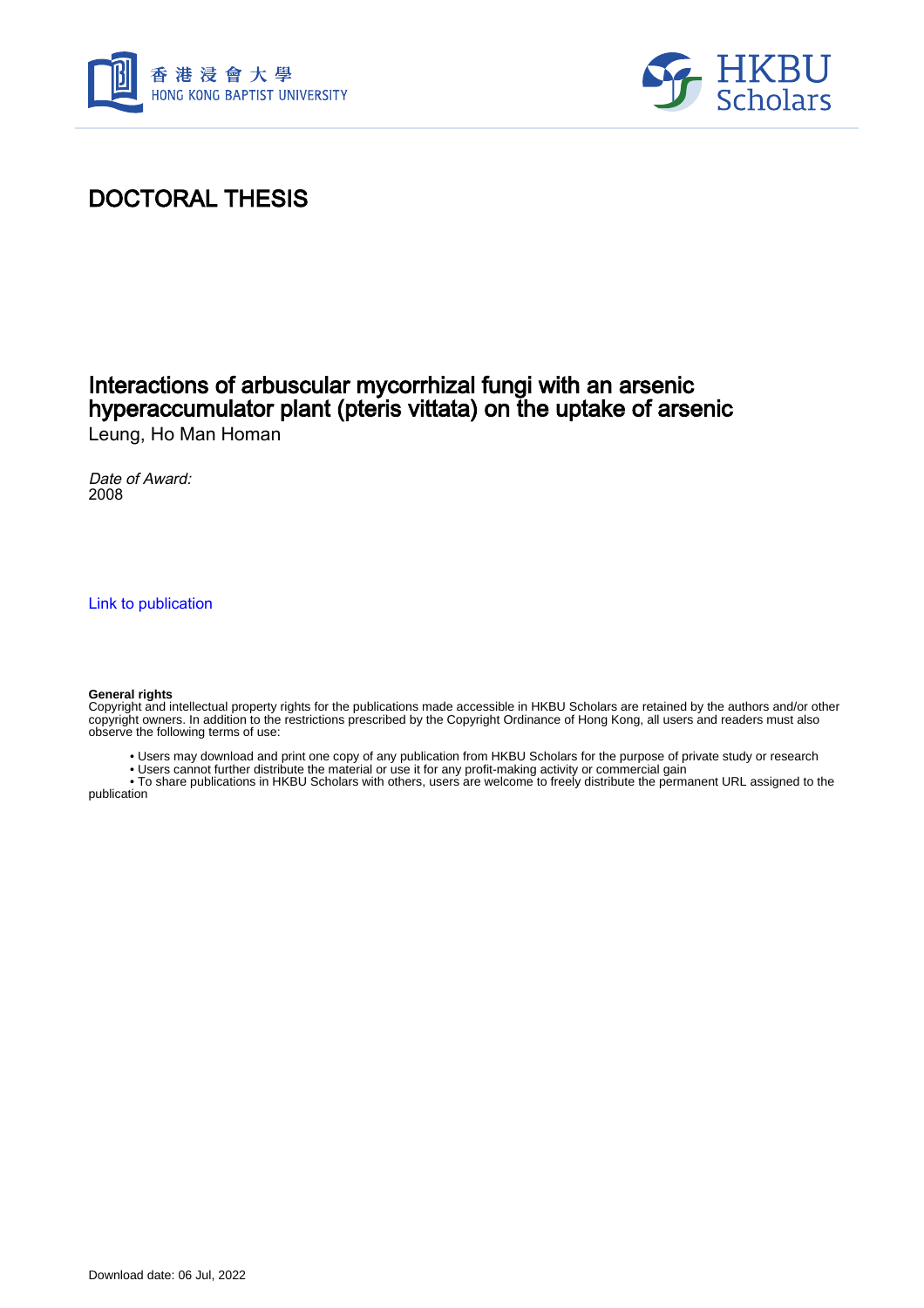# **Interactions of Arbuscular Mycorrhizal Fungi with an Arsenic Hyperaccumulator Plant (***Pteris vittata***) on the Uptake of Arsenic**

**LEUNG Ho Man, Homan** 

# **A thesis submitted in partial fulfillment of the requirements for the degree of Doctor of Philosophy**

# **Principal Supervisor: Prof. WONG Ming Hung**

**Hong Kong Baptist University** 

**July 2008**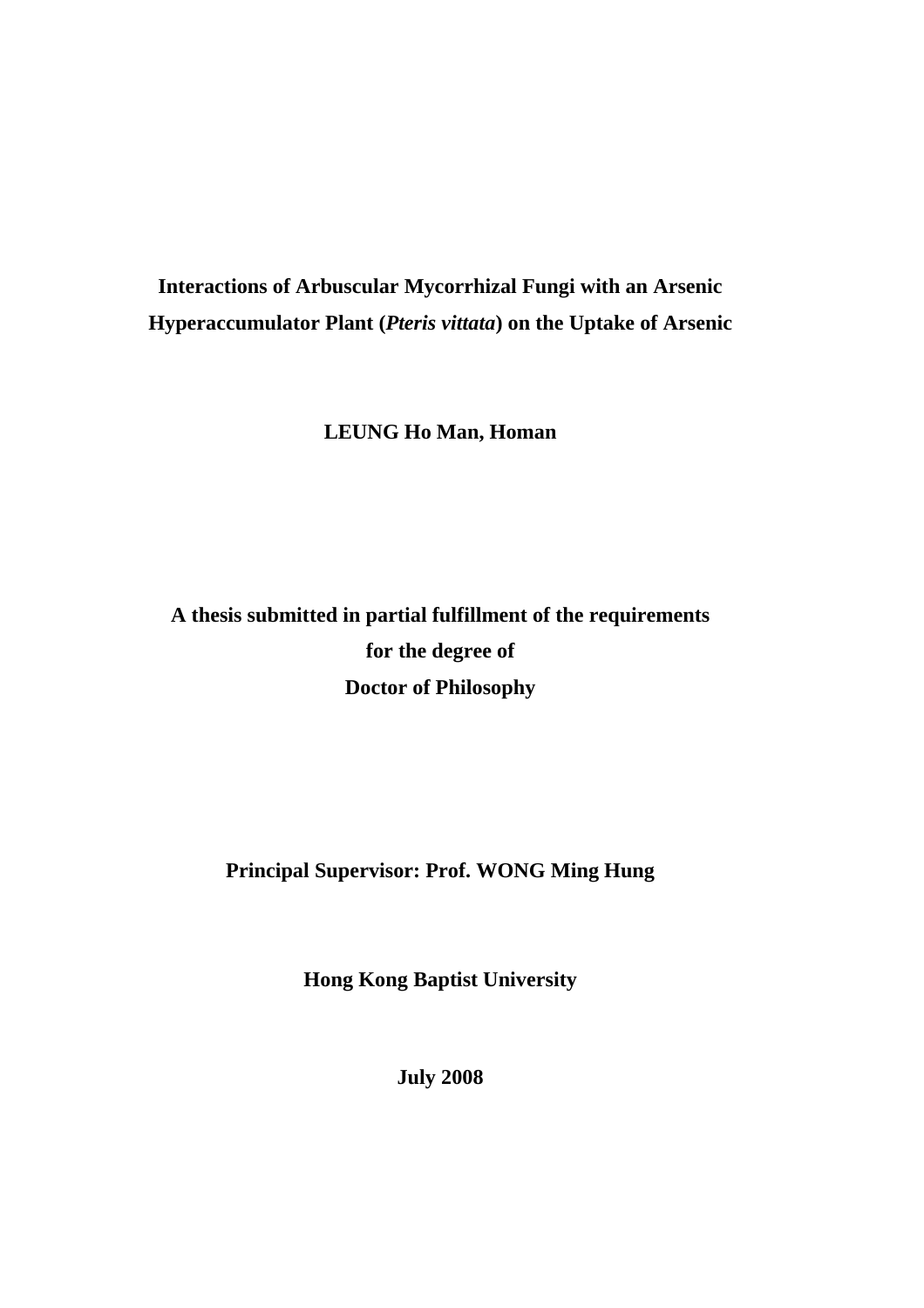#### **ABSTRACT**

The major objective of the project is to study the roles and effects of arbuscular mycorrhiza (AM) fungi on the growth, metal uptake and distribution in an arsenic (As) hyperaccumulator (*Pteris vittata*) and a non-hyperaccumulator (*Cynodon dactylon*) when grown in metal contaminated soil.

A field survey of metal concentrations and AM components of plants growing on five mining sites was conducted in Chenzhou City, Hunan Province, Southern China and a control site in Hong Kong. Significant differences were observed on the average total concentrations of four heavy metals [lead (Pb), zinc (Zn), copper (Cu), cadmium (Cd)] and one metalloid [arsenic (As)] in contaminated soils compared with the control site. Three components of mycorrhizal colonization (arbuscules, vesicles and coiled hyphae) were found in the roots of *C. dactylon* and *P. vittata* growing at Do Shun Long (DSL) mine site. Concentrations of As in fronds were 24-fold higher than in roots of *P. vittata* with the highest mycorrhizal colonization rate (73%) among all sampling sites. Extensive mycorrhizal colonization (85%) was also recorded in the roots of *C. dactylon* with As accumulation 57 times higher than in shoots.

A greenhouse trial was conducted to investigate the role of indigenous mycorrhiza (IM) isolated from As mine in aiding As uptake and tolerance by *P. vittata* (As hyperaccumulator) and *C. dactylon* (a multi-metal root accumulator). The infectious percentage of mycorrhiza (0mg/kg As: 26.4%, 50 mg/kg As: 30.3%, 100mg/kg As: 40.6%)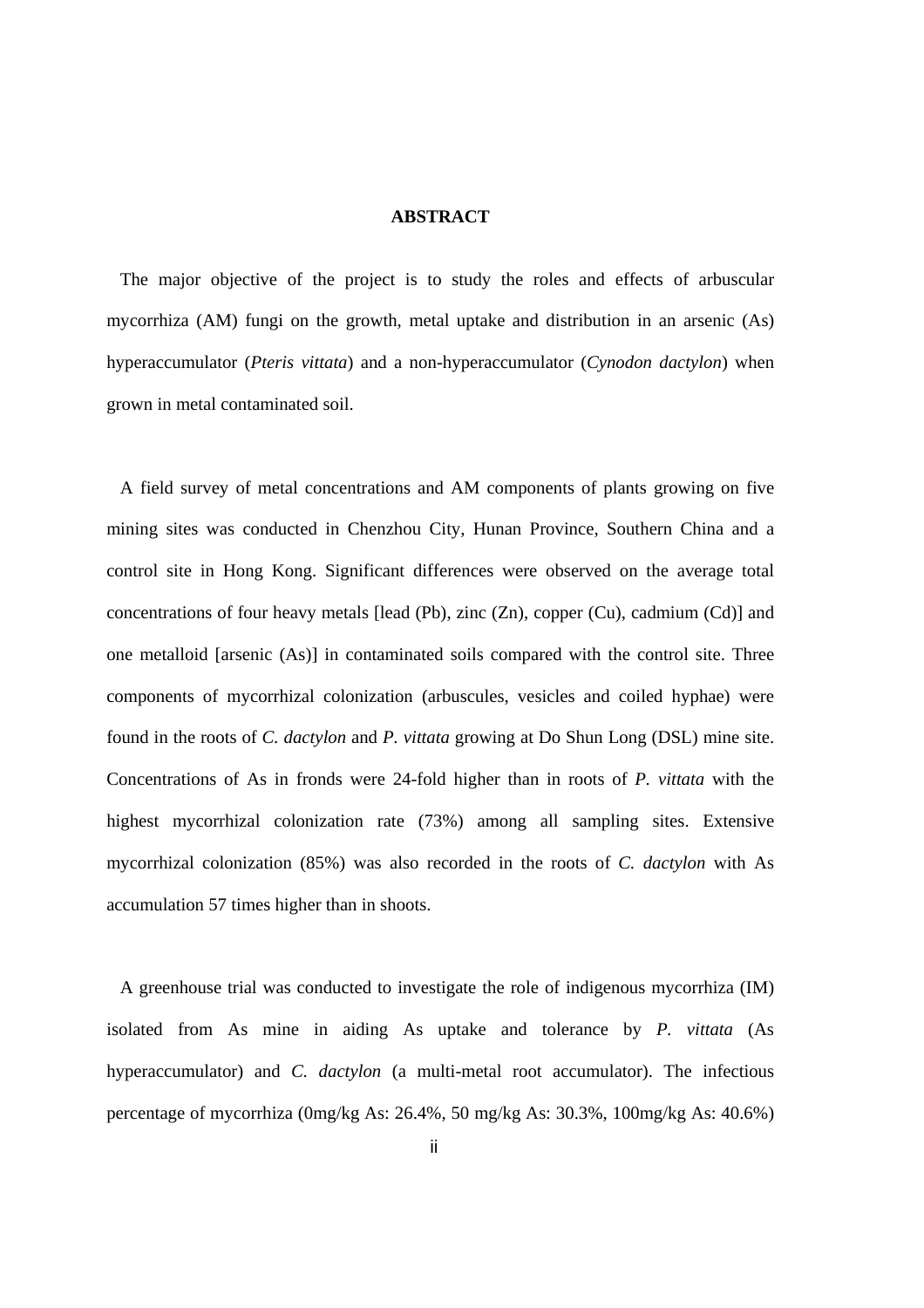and the average biomass of shoots in infected *P. vittata* increased (0mg/kg As: 2.45g/pot, 50mg/kg As: 2.48g/pot, 100mg/kg As: 10.9g/pot) according to the increase of As levels when compared to control. IM also enhanced As accumulation (0mg/kg As: 3.70mg/kg, 50mg/kg As: 58.3mg/kg; 100mg/kg As: 88.1mg/kg) in the As mine populations of *P. vittata* and also sustained its growth by aiding P absorption. For *C. dactylon*, As was mainly accumulated in mycorrhizal roots and translocation to shoots was inhibited.

The effects of three types of single inoculum [IM, *Glomus mosseae* (GM) and *Glomus intraradices* (GI)] and two types of mixed inoculum (mixed with IM and either GM or GI) on the growth response of *P. vittata* and *C. dactylon* were studied. Mixed inoculum IM/GM promoted substantially higher mycorrhizal colonization and arsenate reductase (AR) activity in *P. vittata* than *C. dactylon* among all As levels. This may be attributed to IM/GM inoculum which could improve soil conditions and eventually favour AR formation and synthesis in plant root. The portion of *Paris* AM structure (observed in colonized roots) together with the highest As translocation factor of 10.2 in *P. vittata* inoculated with IM/GM was also noted.

The contributions of AM fungi and phosphate (P) amendment on the As uptake and accumulation of *P. vittata* and *C. dactylon* in As contaminated soil was investigated. It was found that the growth of mycorrhizal plants treated with P amendment was significantly improved when compared with non-amended plants. In addition, plant biomass, root surface area and chlorophyll concentrations in *P. vittata* inoculated with IM/GM were significantly higher when treated with P rock in 300 mg/kg As contaminated soil than the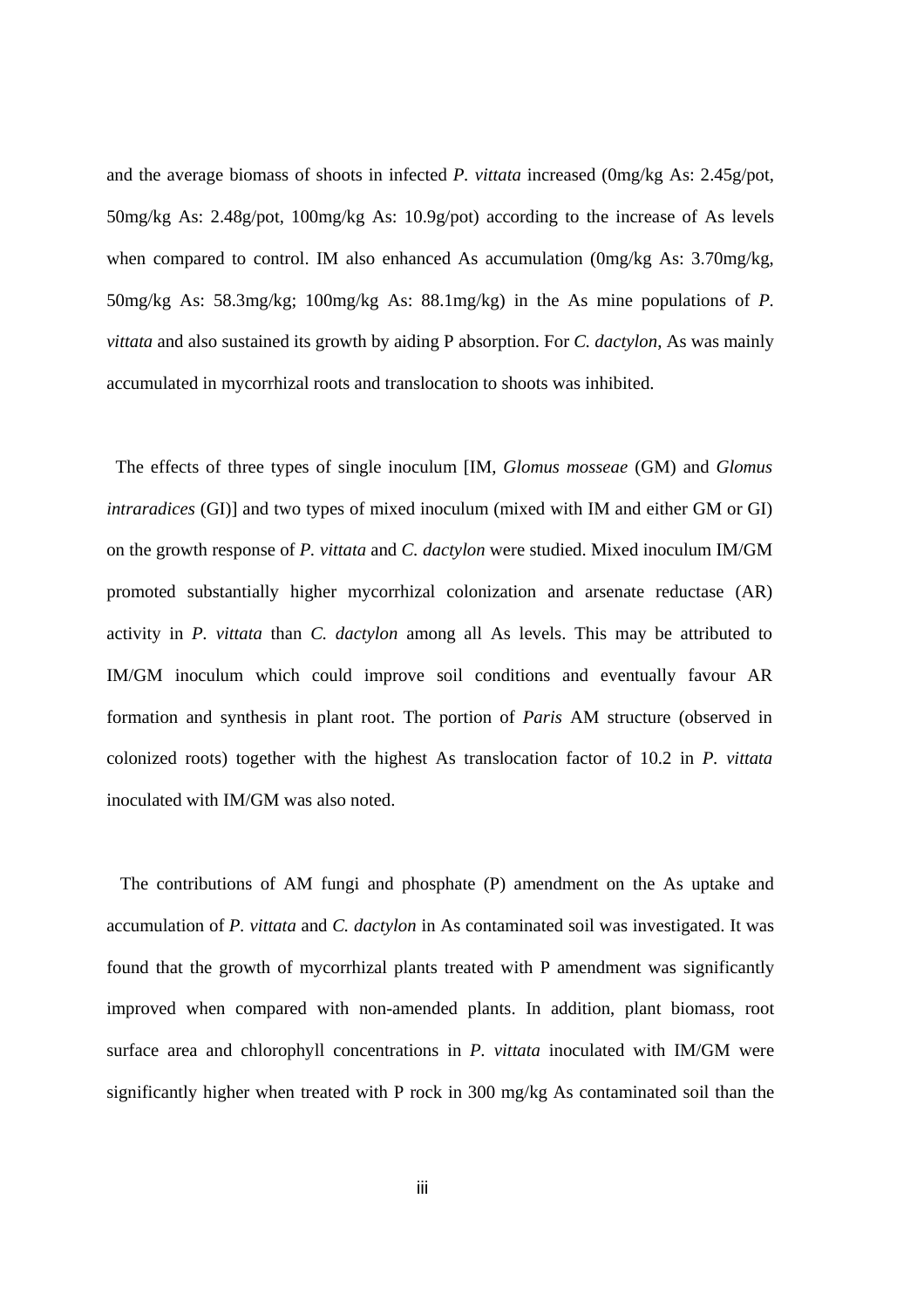other treatments. Henceforth, such combination seemed to play a potential role in enhancing phytoextraction efficiency of hyperaccumulating plants growing in As contaminated soil.

The effects of AM fungi and P rock on the phytoremediation efficiency of *P. vittata* and *C. dactylon* growing on As contaminated field soil were studied. Significant As reduction in soil, increased plant biomass and As accumulation were found for *P. vittata* treated with IM/GM and P rock at 100% water holding capacity (WHC) level. The overall results indicated that the synergistic effect of mycorrhiza and P rock affected As subcellular distribution of the hyperaccumulator and thereby altered its As removal efficiency under well-watered conditions.

The present study has proved that IM/GM combined with P rock would enhance the host plant in As accumulation when grown in As contaminated substrates. Therefore, mycorrhizal inoculation could be combined with other practices such as appropriate soil amendments to maximize re-vegetation success at field.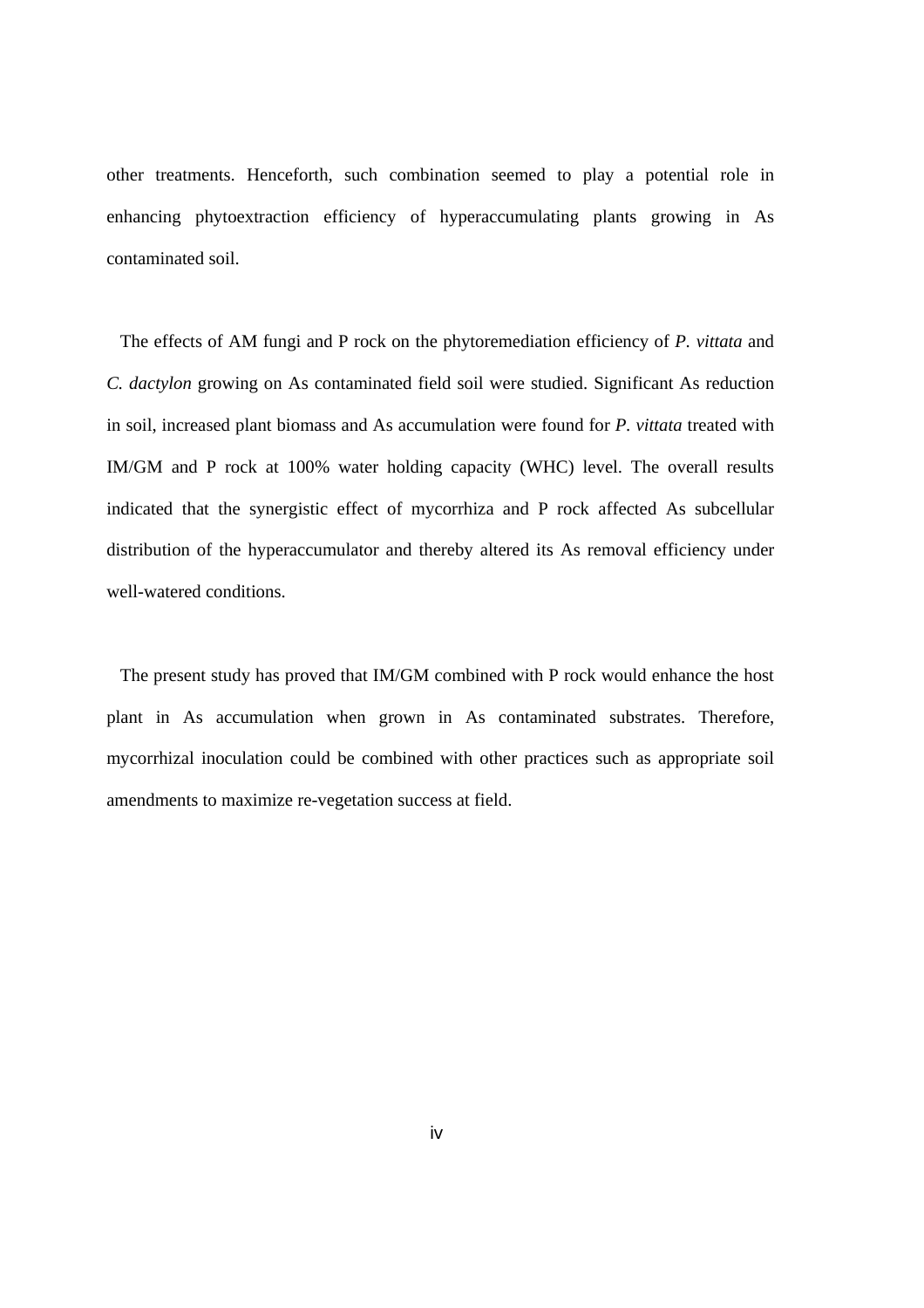## **TABLE OF CONTENTS**

## **CHAPTER 1 GENERAL INTRODUCTION**

| <b>1.1 Background of Research</b>                                  |     |
|--------------------------------------------------------------------|-----|
|                                                                    |     |
|                                                                    |     |
|                                                                    | 8   |
| 1.1.4 Advantages of Using Higher Plants to Remediate Polluted Soil | 11  |
| 1.1.5 Mechanisms of Metal Uptake and Accumulation in Plant         | -11 |
| 1.2 Mycorrhiza: A Helping Agent for Contaminated Land Remediation  |     |
|                                                                    | 17  |
| 1.2.2 Roles of Mycorrhiza on Metal Contaminated Land               | 18  |
| 1.2.3 Contradictory Role of AM for Phytoremediation                | 24  |
|                                                                    | 31  |
| 1.4 Contributions and Significance of the Present Research         | 33  |
|                                                                    | 33  |

# **CHAPTER 2 ACCUMULATION OF METALS and METALLOIDS BY PLANTS THRIVING ON METAL MINES WITH HEAVY METALS CONTAMINATION**

|                                                                            | 35 |
|----------------------------------------------------------------------------|----|
| 2.2 Materials and methods                                                  |    |
|                                                                            | 37 |
|                                                                            | 38 |
| 2.2.3 Preparation of Soil and Plant Samples for Chemical Analysis          | 38 |
|                                                                            | 41 |
|                                                                            | 42 |
| 2.3 Results                                                                |    |
| 2.3.1 Physico-chemical Characteristics of Sampling Sites                   | 42 |
| 2.3.2 Vegetation on Mine Tailings, Similarity Index of Plants in Six Sites | 44 |
| 2.3.3 Mycorrhizal Structures of Plants Commonly Grown in Mining Sites      | 44 |
|                                                                            | 49 |
| <b>2.4 Discussion</b>                                                      |    |
| 2.4.1 Common Soil Characteristics at the Five Mine Sites                   | 53 |
|                                                                            | 54 |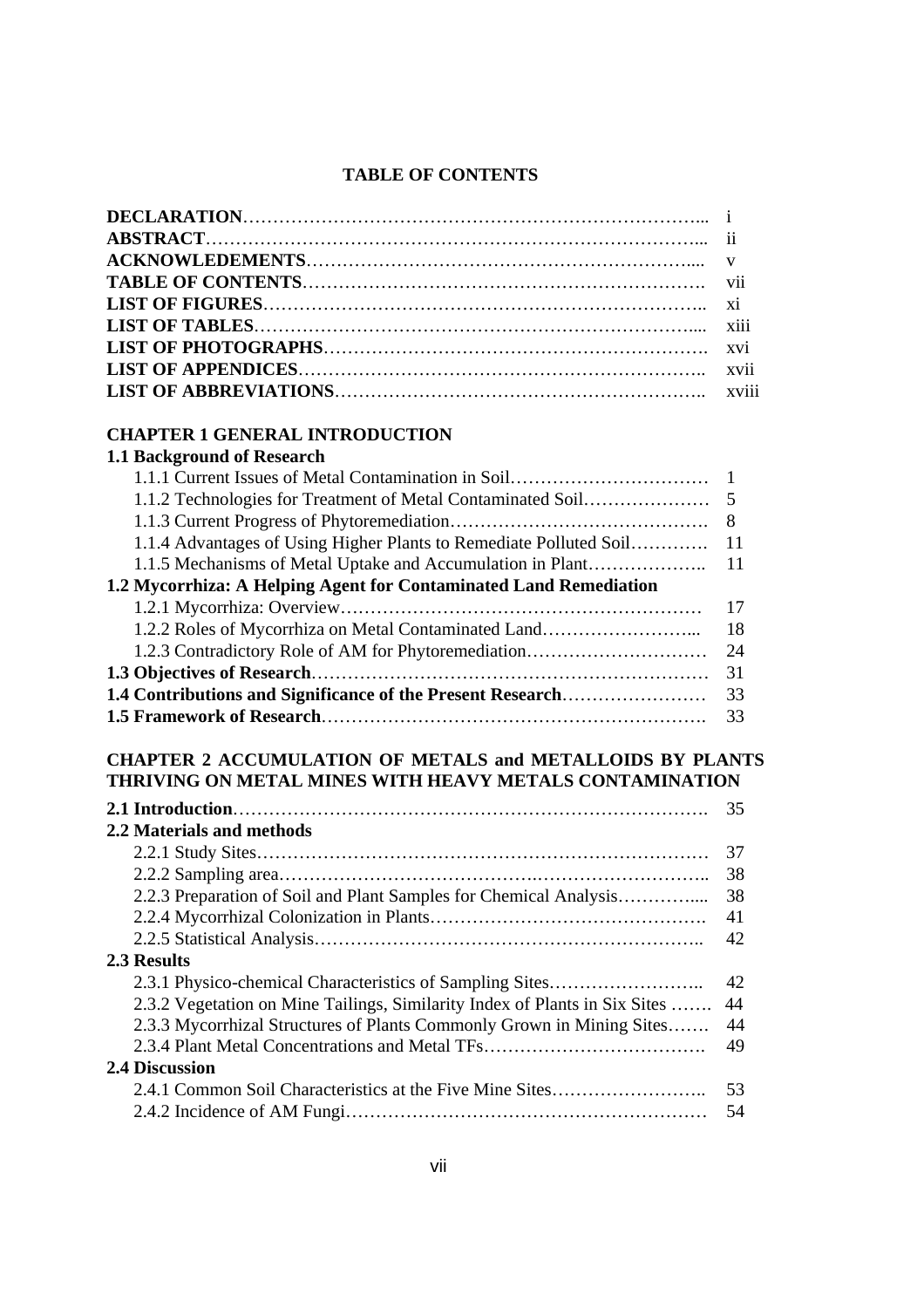| 2.4.3 Survival Strategies of Different Plant Species at Mine Sites and Their Potential<br>for Phytoremediation                                                                                                                                                      |            |
|---------------------------------------------------------------------------------------------------------------------------------------------------------------------------------------------------------------------------------------------------------------------|------------|
| 2.4.3.1 C. moritolium and M. florodulus (Metal Indicators)                                                                                                                                                                                                          | 55         |
|                                                                                                                                                                                                                                                                     | 56         |
|                                                                                                                                                                                                                                                                     | 57         |
|                                                                                                                                                                                                                                                                     | 58         |
| <b>CHAPTER 3 INTERACTIONS OF MYCORRHIZAL FUNGI WITH PTERIS</b><br>VITTATA (AS HYPERACCUMULATOR) IN AS-CONTAMINATED SOILS                                                                                                                                            |            |
|                                                                                                                                                                                                                                                                     | 60         |
| <b>3.2 Materials and Methods</b>                                                                                                                                                                                                                                    |            |
|                                                                                                                                                                                                                                                                     | 63         |
|                                                                                                                                                                                                                                                                     | 64         |
|                                                                                                                                                                                                                                                                     | 64         |
|                                                                                                                                                                                                                                                                     | 65         |
|                                                                                                                                                                                                                                                                     | 65         |
|                                                                                                                                                                                                                                                                     | 66         |
|                                                                                                                                                                                                                                                                     | 68         |
|                                                                                                                                                                                                                                                                     | 68         |
| 3.4.1 The Performance of P. vittata With and Without Mycorrhizal Inoculations. 73<br>3.4.2 The Role of P Absorbed by Mycorrhiza in Improving As Uptake by                                                                                                           | 77         |
| 3.4.3 Uniqueness of Indigenous Mycorrhiza Found at As Contaminated Site                                                                                                                                                                                             | 78         |
|                                                                                                                                                                                                                                                                     | 79         |
| CHAPTER 4 THE ROLE OF MIXED ARBUSCULAR MYCORRHIZAL (AM)<br>ON<br><b>GROWTH</b><br><b>PTERIS</b><br><b>VITTATA</b><br><b>INOCULUM</b><br>THE<br>OF<br><b>CYNODON</b><br><b>HYPERACCUMULATOR)</b><br><b>AND</b><br><b>DACTYLON</b><br>IN<br><b>CONTAMINATED SOILS</b> | (AS)<br>AS |
|                                                                                                                                                                                                                                                                     | 80         |
| <b>4.2 Materials and Methods</b>                                                                                                                                                                                                                                    |            |
|                                                                                                                                                                                                                                                                     | 83         |
|                                                                                                                                                                                                                                                                     | 83         |
|                                                                                                                                                                                                                                                                     | 83         |
|                                                                                                                                                                                                                                                                     | 85         |
| 4.2.5 Determination of Arsenate Reductase (AR) Activities in Plants                                                                                                                                                                                                 | 86         |
|                                                                                                                                                                                                                                                                     | 87         |
|                                                                                                                                                                                                                                                                     | 87         |
| <b>4.4 Discussion</b>                                                                                                                                                                                                                                               |            |
| 4.4.1 Contribution of IM/GM Inoculum to the Uptake of As by Plants                                                                                                                                                                                                  | 97         |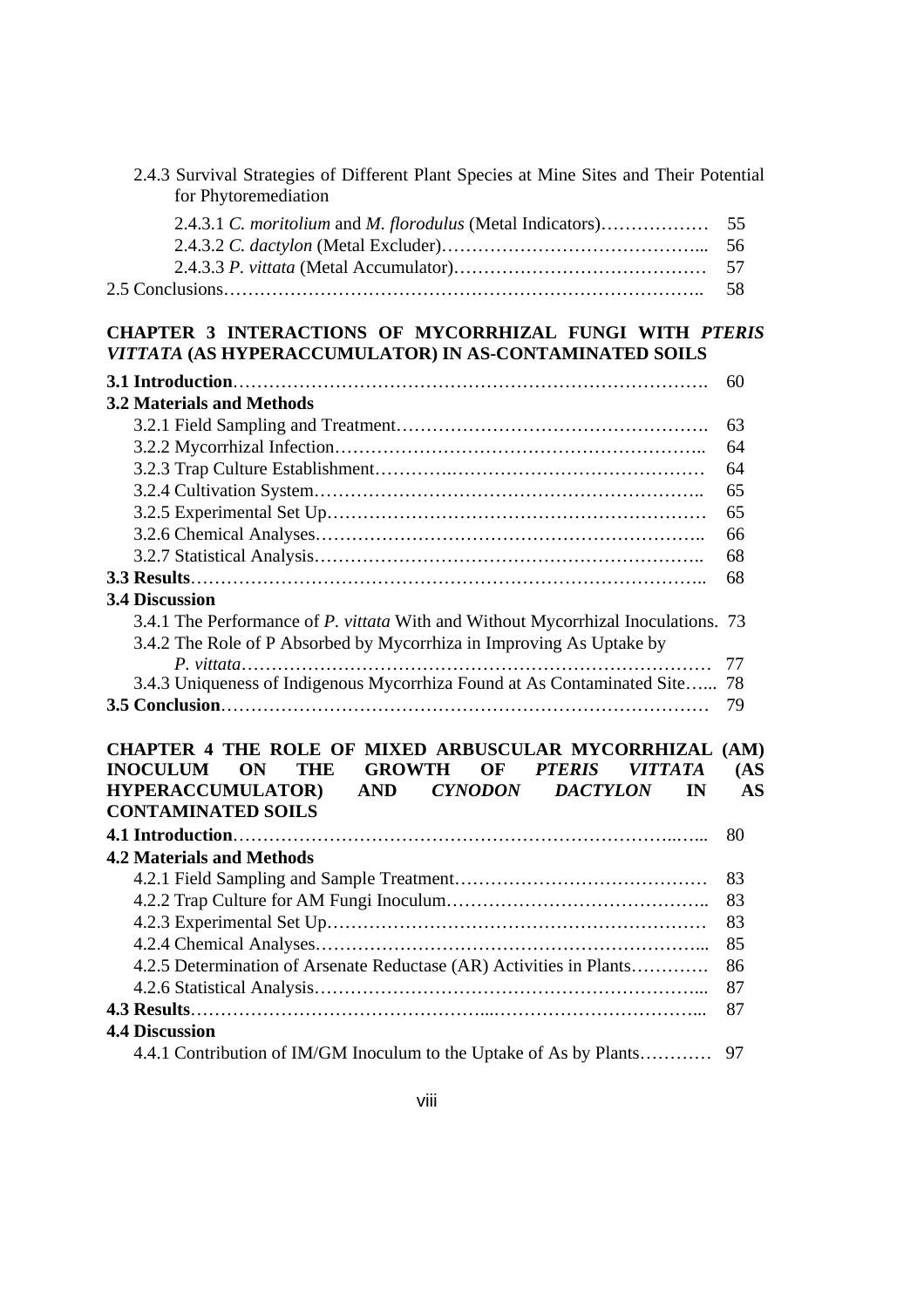| 4.4.2 The Importance of Hyphae and <i>Paris</i> -form AM Formed in Plants and Their |  |
|-------------------------------------------------------------------------------------|--|
|                                                                                     |  |
|                                                                                     |  |
| 4.4.4 Potential Application of Mixed AM Inoculum for Soil Remediation at Mining     |  |
|                                                                                     |  |
|                                                                                     |  |
| <b>DOLES OF ADDISORUTAD MYSODDHIZAT EINIST AND</b>                                  |  |

#### **CHAPTER 5 THE ROLES OF ARBUSCULAR MYCORRHIZAL FUNGI AND PHOSPHATE AMENDMENT ON AS UPTAKE AND ACCUMULATION OF**  *PTERIS VITTATA* **IN AS CONTAMINATED SOIL**

|                                                                               | 103 |
|-------------------------------------------------------------------------------|-----|
| <b>5.2 Materials and Methods</b>                                              |     |
|                                                                               | 106 |
|                                                                               | 106 |
|                                                                               | 106 |
|                                                                               | 108 |
|                                                                               | 110 |
|                                                                               | 111 |
| <b>5.4 Discussion</b>                                                         |     |
|                                                                               |     |
| 5.4.2 Comparison Between Natural and Synthetic P Amendments in Treating As-   |     |
| 5.4.3 Contributions of AM Fungi to the Host for As Uptake and Accumulation in |     |
|                                                                               |     |

### **CHAPTER 6 FEASIBLE BIOREMEDIATION THROUGH ARBUSCULAR MYCORRHIZAL FUNGI AND PHOSPHATE ROCK FACILITATING THE HEAVY METAL UPTAKE AND ACCUMULATION OF HYPERACCUMULATORS AND NON-HYPERACCUMULATORS 6.1 Introduction**…………………………………………………………………… 129 **6.2 Materials and Methods**  6.2.1 Plant Selection……………………………………………………………. 131 6.2.2 Suitability of *Glomus mosseae* as a Mixed AM Inoculum……………….. 131 6.2.3 Soil Moisture Effects on the Uptake of As by *P. vittata* and *C. dactylon*… 132 **6.3 Results**………………………………………………………………………….. 138 **6.4 Discussion**  6.4.1 Potential of Using Mycorrhiza to Aid the Host in Phytoremediation……. 152 6.4.2 Significance of As Species in Contaminated Soil for the Clean-up of As By Mycorrhizal Hyperaccumulators………………………………………….. 154 6.4.3 Strategies of Mycorrhizal Plants for As Uptake and Accumulation ……... 156